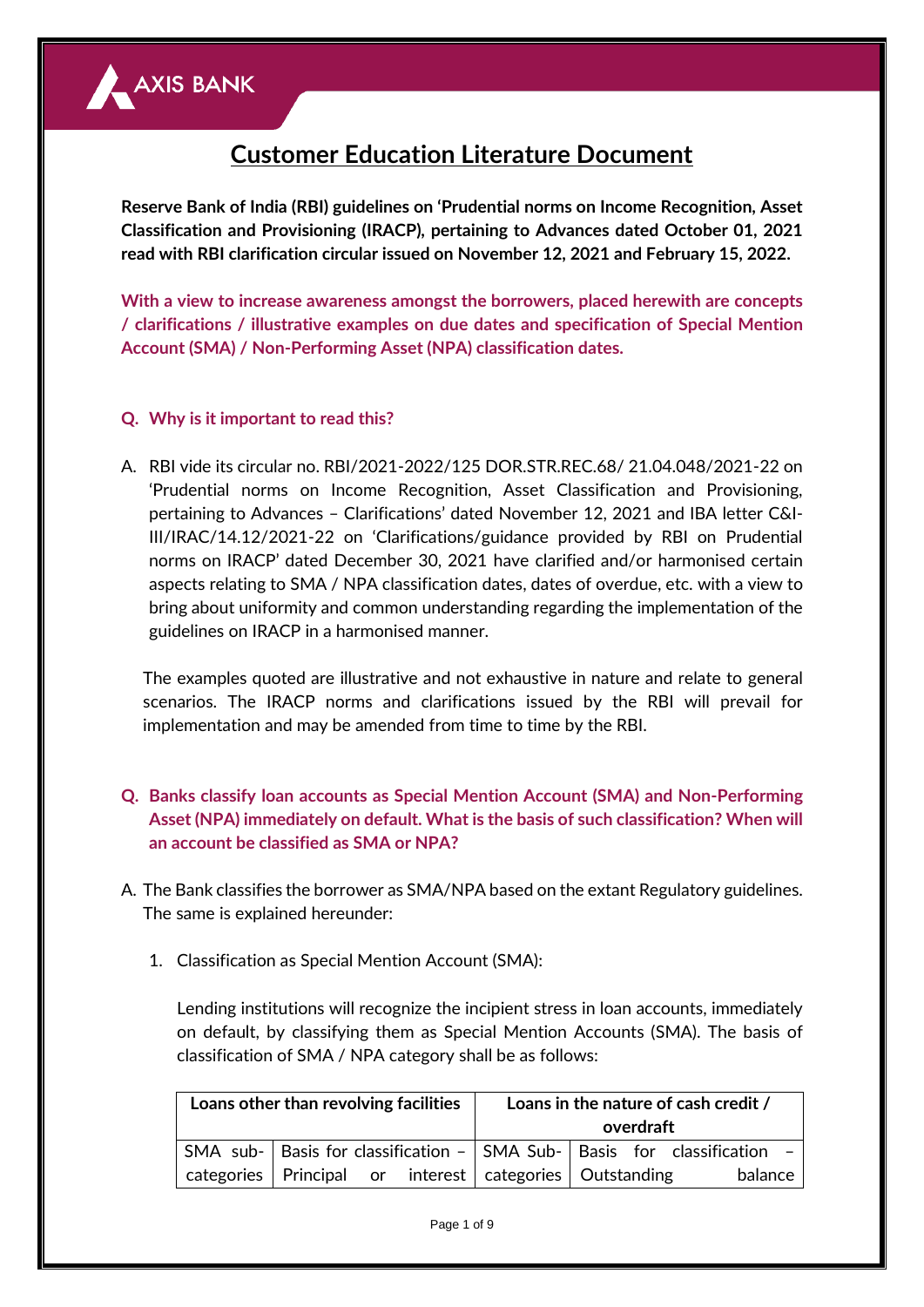

| Loans other than revolving facilities |                         | Loans in the nature of cash credit / |                            |  |
|---------------------------------------|-------------------------|--------------------------------------|----------------------------|--|
|                                       |                         | overdraft                            |                            |  |
|                                       | payment or any other    |                                      | in<br>remains continuously |  |
|                                       | amount wholly or partly |                                      | excess of the sanctioned   |  |
|                                       | overdue.                |                                      | limit or drawing power,    |  |
|                                       |                         |                                      | whichever is lower, for a  |  |
|                                       |                         |                                      | period of:                 |  |
| SMA <sub>0</sub>                      | Up to 30 days           | NA.                                  | <b>NA</b>                  |  |
| SMA <sub>1</sub>                      | More than 30 days and   | SMA <sub>1</sub>                     | More than 30 days and      |  |
|                                       | up to 60 days           |                                      | up to 60 days              |  |
| SMA <sub>2</sub>                      | More than 60 days and   | SMA 2                                | More than 60 days and      |  |
|                                       | up to 90 days           |                                      | up to 90 days              |  |

2. Non-Performing Asset:

In accordance with the provisions of the RBI's Master Circular on Prudential norms on Income Recognition, Asset Classification and Provisioning pertaining to Advances dated October 1, 2021 , a Non-Performing Asset (NPA) is a loan or an advance where:

- a. Interest and/or instalment of principal remains overdue for a period of more than 90 days in respect of a term loan
- b. The account remains 'out of order' as indicated below, in respect of an Overdraft / Cash Credit (OD / CC)
- c. A Credit Card account will be treated as non-performing, if the minimum amount due, as mentioned in the statement, is not paid fully within 90 days from the due date mentioned in the statement
- d. The bill remains overdue for a period of more than 90 days in the case of bills purchased and discounted
- e. The instalment of principal or interest thereon remains overdue for two crop seasons for short duration crops
- f. The instalment of principal or interest thereon remains overdue for one crop season for long duration crops
- g. The amount of liquidity facility remains outstanding for more than 90 days, in respect of a securitisation transaction undertaken in terms of the Reserve Bank of India (Securitisation of Standard Assets) Directions, 2021
- h. In respect of derivative transactions, the overdue receivables representing positive mark-to-market value of a derivative contract, if these remain unpaid for a period of 90 days from the specified due date for payment

Apart from the above, an Overdraft / Cash Credit ("OD" / "CC") can also be classified as NPA due to the following technical reasons: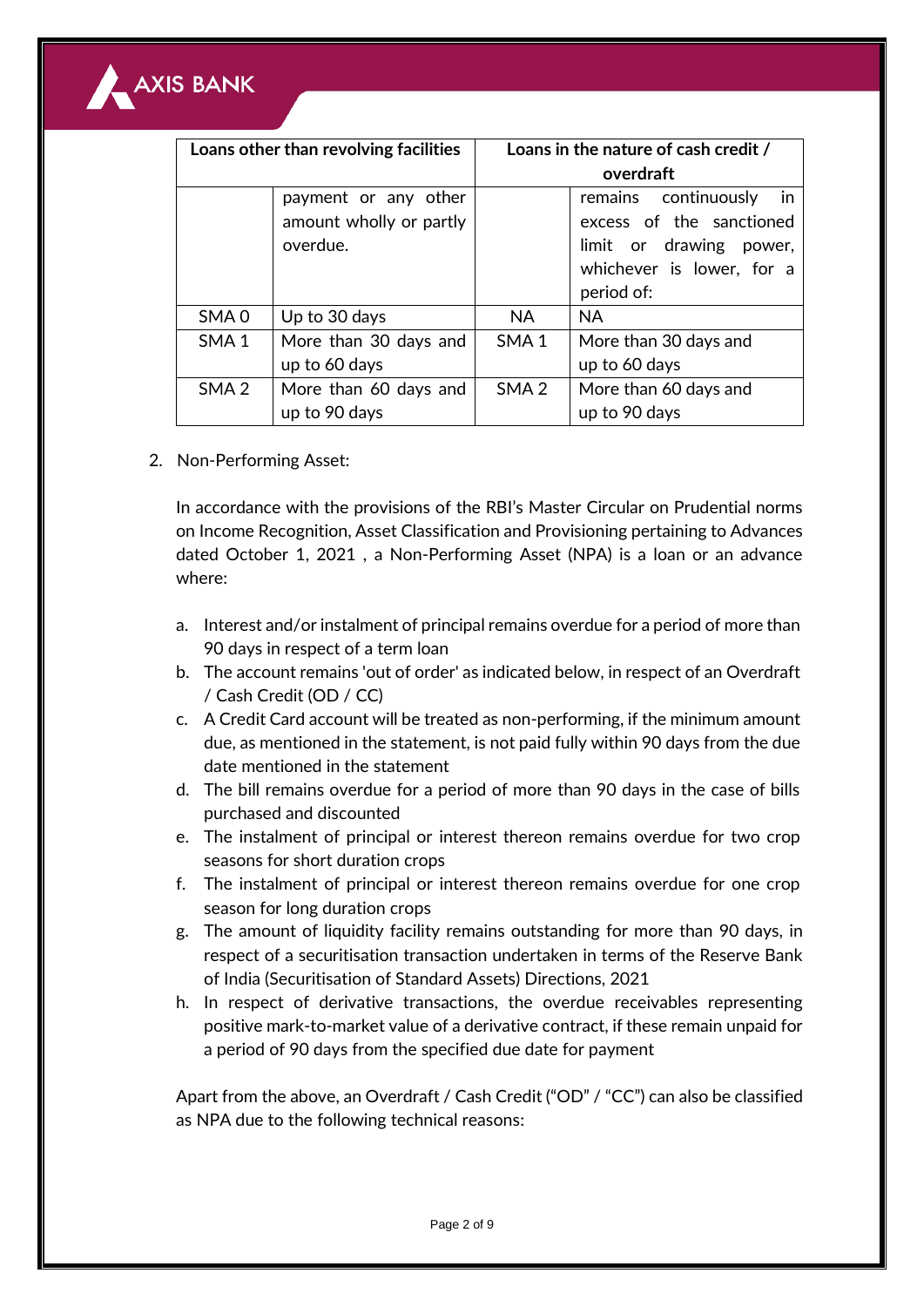

- i. An account where the sanction limits have not been reviewed/renewed within 180 days from the due date and/or expiry of the adhoc sanction where the account is not fully renewed
- j. Stock / Book debts statement is older than 180 days

Advances against term deposits, National Savings Certificate (NSCs) eligible for surrender, Indira Vikas Patra **(**IVPs), Kisan Vikas Patra (KVPs) and life policies will not be treated as NPAs only if stipulated margin is maintained in the accounts. However, advances against gold ornaments, government securities and all other securities are not covered by this exemption.

## **Q. What is a Project loan? How is a project loan classified as non-performing?**

A. 'Project Loan' means any term loan which has been extended for the purpose of setting up of an economic venture. 'Date of Commencement of Commercial Operations' (DCCO) will be documented by the Bank at the time of financial closure of the project. Bank may restructure project loans, by way of revision of DCCO without classifying the account as NPA subject to regulatory guidelines. A project loan would be classified as NPA as per record of recovery (90 days overdue) or if project has not commenced operations by stipulated DCCO / deferred DCCO or DCCO is extended beyond the regulatory permissible periods or DCCO extensions are not as per regulatory conditions.

## **Q. When will an account be treated as 'Out of Order'?**

- A. An account shall be treated as 'out of order' if:
	- a. The outstanding balance in the CC / OD account remains continuously in excess of the sanctioned limit / drawing power for 90 days, or
	- b. The outstanding balance in the CC / OD account is less than the sanctioned limit / drawing power but there are no credits continuously for 90 days, or the outstanding balance in the CC/OD account is less than the sanctioned limit / drawing power but credits are not enough to cover the interest debited during the previous 90 days period *(note: The 'previous 90 days period' for determination of 'out of order' status of a CC/OD account shall be inclusive of the day for which the day-end process is being run.)*

## **Q. What is a stressed account?**

A. Borrower is required to pay the EMI / instalment / interest at periodic intervals as per the terms agreed at the time of availing the loan. In case EMI / instalment / interest due is not paid on or before the due date, as per the agreed terms, such account is termed as 'stressed account'.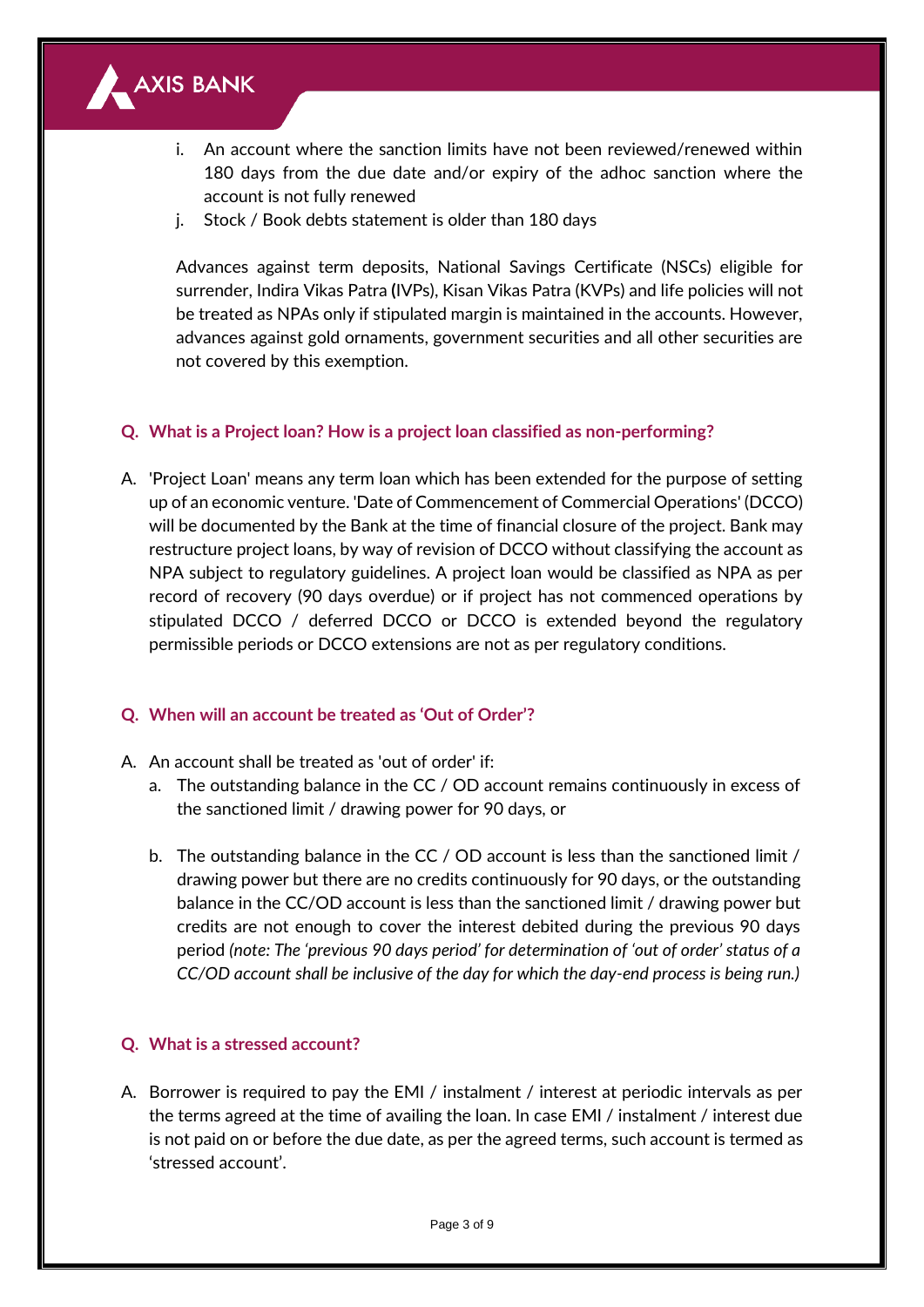

- **Q. As required by the RBI circular, please explain the terms of 'Due' & 'Overdue'. How are they different? When will accounts be flagged as overdue?**
- A. Banks use these terms to denote principal / interest / any charges levied on the loan account as under:
	- 1. Due:

Means the principal / interest / any charges levied on the loan account which are payable within the period stipulated as per the terms of sanction of the credit facility.

2. Overdue:

Means the principal / interest / any charges levied on the loan account which are payable but have not been paid within the period stipulated as per the terms of sanction of the credit facility. In other words, any amount due to the Bank under any credit facility is 'overdue' if it is not paid on or before the due date as contracted between the Bank and its customer.

Borrower accounts are to be flagged as overdue by the lending institutions as part of the day-end processes for the due date, irrespective of the time of running such processes.

# **Q. What is the accounting method used by Banks to arrive at the number of days overdue for determining the SMA/NPA status?**

A. IBA has clarified the relevance of the Principle of 'First In First Out' (FIFO) in appropriation of payments into the borrowal account as under:

The principle of FIFO i.e. 'First In, First Out' accounting method is relevant to arrive at the number of days overdue for determining the SMA/NPA status. The FIFO principle assumes that the oldest outstanding dues in the loan account needs to be cleared first. The FIFO method thus requires that what is due first must be paid by the borrower first.

For example, in a loan account as on 01.02.2022, there are no overdues, and an amount of INR 100 is due for payment towards principal instalment / interest / charges. Hence, any payment being credited on or after 01.02.2022 in the loan account will be used to pay off the dues outstanding on 01.02.2022.

Assuming that nothing is paid / or there is partial payment (INR 80) of dues during the month of February, the overdue as on 01.03.2022 will be INR 20 i.e., INR 100 - INR 80. Additionally, an amount of INR 100 becomes due on 01.03.2022. Now a payment / partial payment into the account on or after 01.03.2022 will be first utilised to pay off the partial due of 01.02.2022 i.e., INR 20 of February (INR 100- INR 80).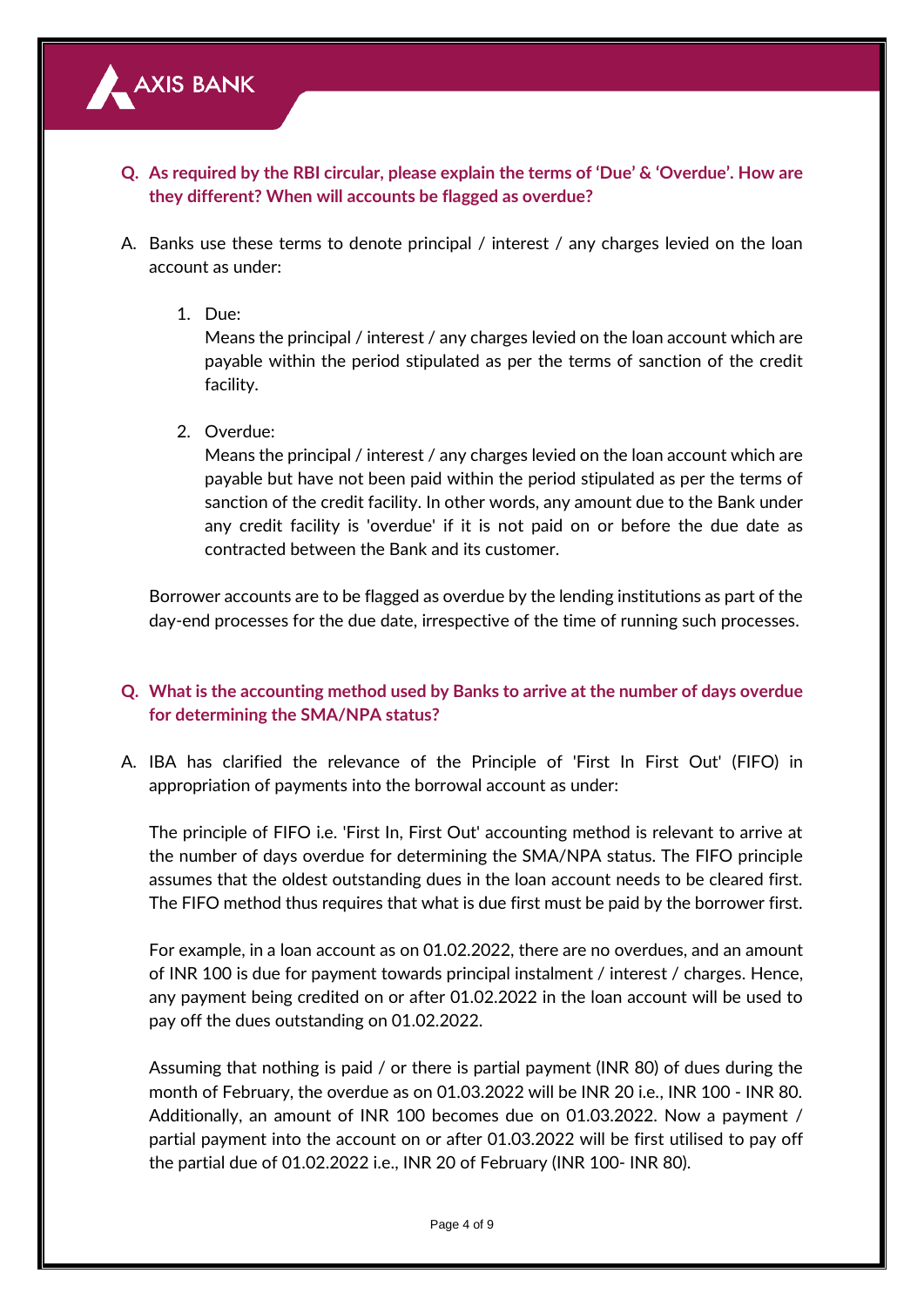

If there is excess amount available (after recovery of INR 20), then after recovering the dues of 01.02.2022, the remaining amount will be treated as recovery towards due of 01.03.2022.

## **Q. How do Banks determine the "age of oldest dues"?**

A. The age of oldest dues is calculated in days from the date on which the oldest payment is due and continues to remain unpaid. In the above illustration, if the dues relating to 01.02.2022 remain unpaid till 01.03.2022, the age of the oldest dues is calculated as 29 days on 01.03.2022.

## **Q. What is the change that is being spoken about? How does it apply to me?**

A. Your loan account classification has changed based on when the payment is received from you. You will therefore need to ensure timely payment of dues / maintain sufficient funds to ensure payment of dues on or before the due date. Mentioned below are a few examples shared for your understanding:

| <b>Earlier method of classification</b>                                                                                                                      | <b>Revised method of classification</b>                                                                                                                                                                        |  |  |
|--------------------------------------------------------------------------------------------------------------------------------------------------------------|----------------------------------------------------------------------------------------------------------------------------------------------------------------------------------------------------------------|--|--|
| If the due date is 31.12.2021 and payment<br>was not received in the account on or<br>before 01.01.2022, the loan account<br>would be treated as overdue and | If the due date is 31.12.2021 and payment<br>is not received on or before 31.12.2021,<br>the loan account will be treated as<br>overdue and accordingly the DPD (Days                                          |  |  |
| accordingly DPD (Days Past Due) will start<br>from 01.01.2022.                                                                                               | Past Due) will start from 31.12.2021 itself<br>as part of the day end processing activity<br>of the Bank.                                                                                                      |  |  |
| In the scenario above, the status of your<br>loan / Credit Card A/c would change only<br>on the next working day in case of non-<br>receipt of payment.      | In the scenario above, the status of your<br>loan / Credit Card A/c will change on the<br>same day as the due date during the day<br>end processing activity of the Bank in case<br>of non-receipt of payment. |  |  |
|                                                                                                                                                              | This is applicable in case of servicing<br>interest for loan accounts.                                                                                                                                         |  |  |
|                                                                                                                                                              | Further, if the due date falls on a non-<br>working day, the borrower has to ensure<br>that the repayment is made on or before<br>the due date.                                                                |  |  |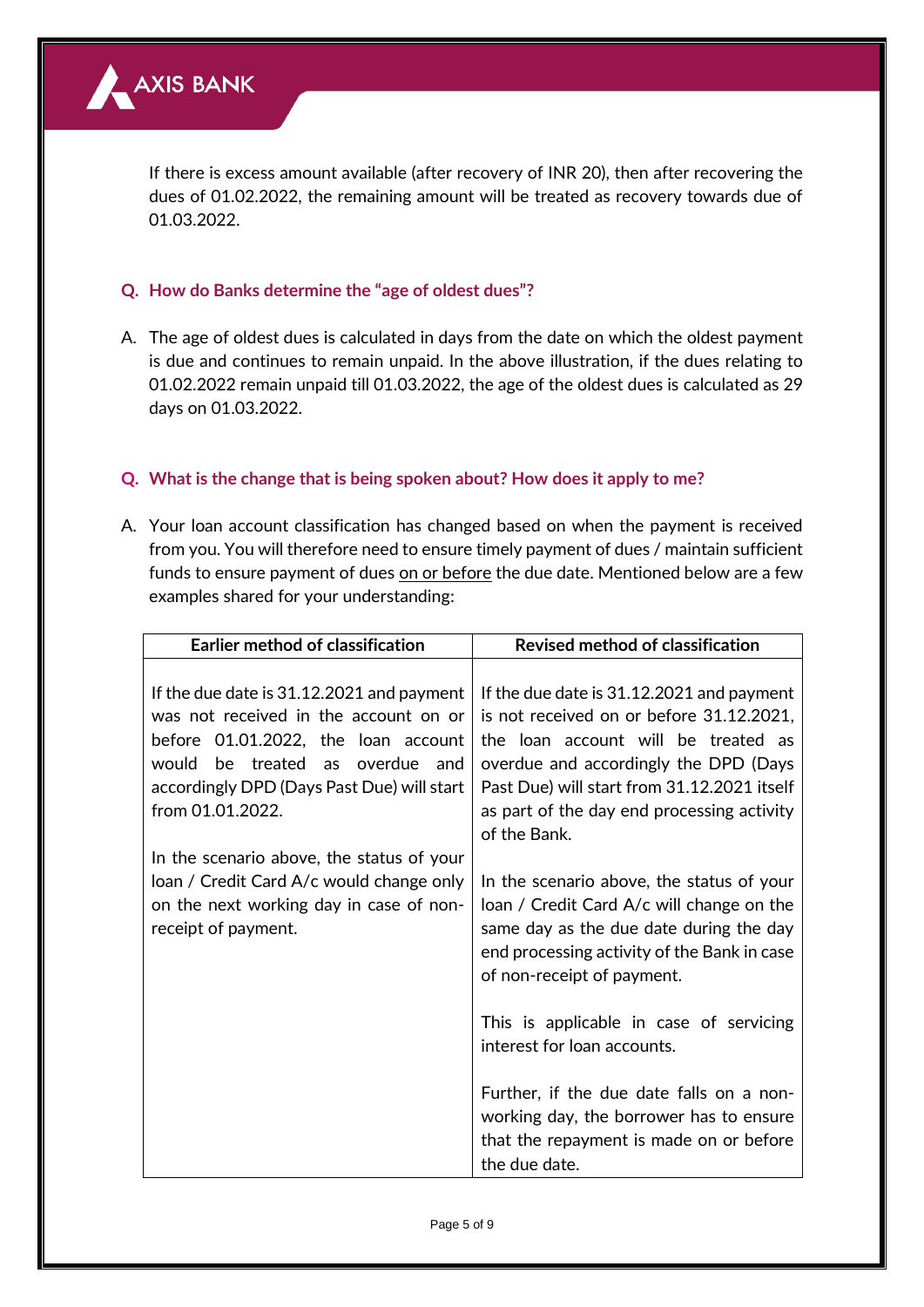## **Q. At what periodicity does the Bank carry out the asset classification of account as SMA/NPA?**

A. The Bank carries out the asset classification processes on a daily and continuous basis.

## **Q. What is restructuring and what is asset classification if an account is restructured?**

A. Restructuring may involve modification of terms of the advances / securities, which would generally include, among others, alteration of payment period / payable amount / the amount of instalments / rate of interest; roll over of credit facilities; sanction of additional credit facility / release of additional funds for an account in default to aid curing of default / enhancement of existing credit limits; compromise settlements where time for payment of settlement amount exceeds three months. Any restructuring of facility on account of financial difficulty of borrower will result in classification of account as NPA.

However, in case of loans at floating rate of interest (ROI), the EMI amount and/or tenor of the loan, etc. may undergo a change, if the ROI rate has changed. Such change in the EMI amount or the tenor of the loan is not construed as restructuring.

## **Q. When will upgradation of accounts classified as NPAs happen?**

A. It is clarified that loan accounts classified as NPAs are upgraded to 'Standard' asset only if the entire arrears of interest and principal pertaining to all the credit facilities are paid by the borrower. With regard to upgradation of accounts classified as NPA due to restructuring, non-achievement of Date of Commencement of Commercial Operations (DCCO), etc., the instructions as per the specific regulatory circular will continue to be applicable.

## **Q. How does SMA/NPA classification happen at borrower level?**

A. SMA/NPA reporting at borrower level is as per regulatory guidelines and thus, overdue in any one account of the borrower will result in reporting of the borrower as SMA or NPA as the case may be.

## **Q. Whom can I contact in case of queries or further assistance on this?**

A. For any retail / individual account related queries, kindly connect with the nearest Branch / Loan Centre (https://www.axisbank.com/contact-us). If you are a non-retail /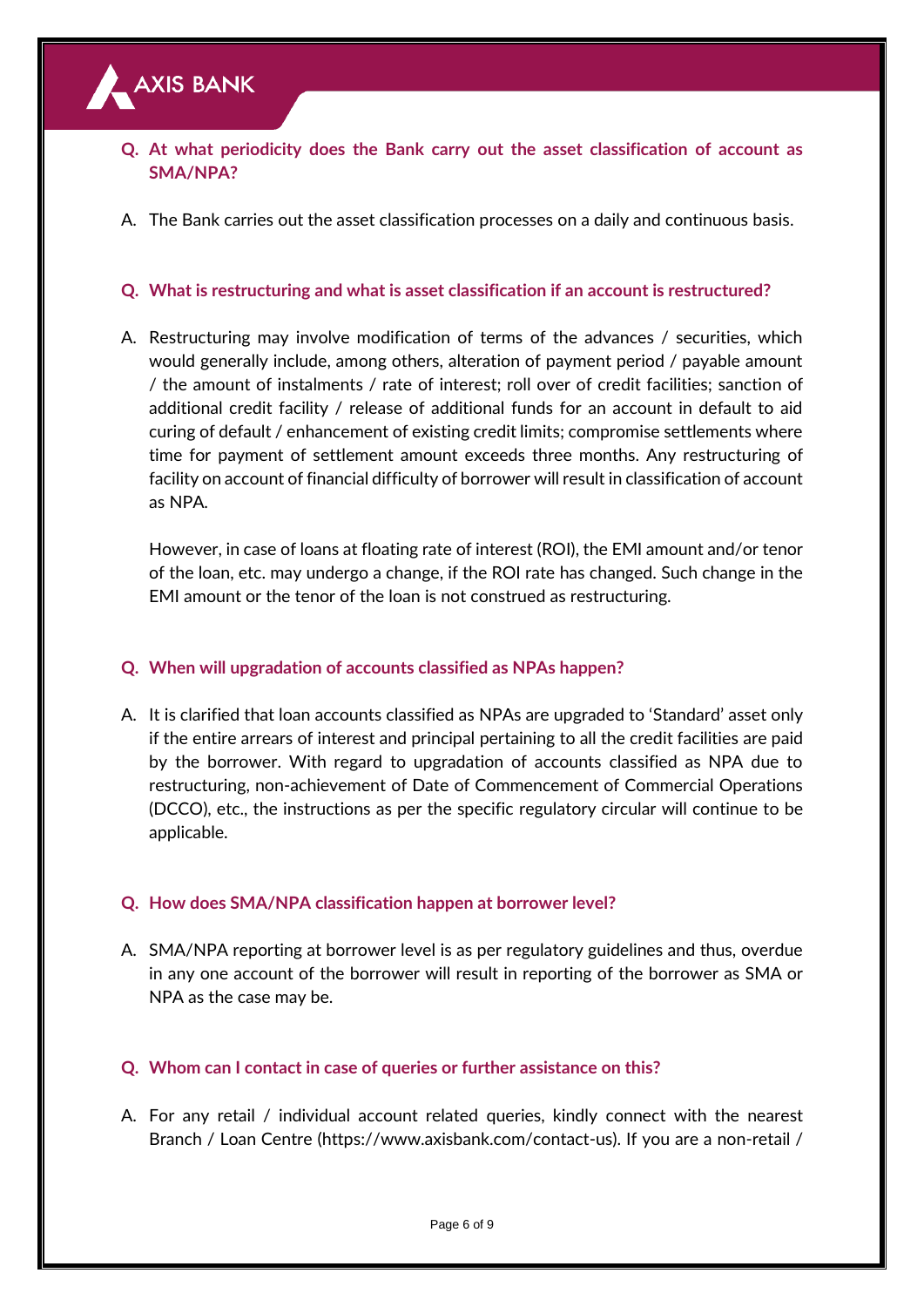

corporate borrower, you may reach out to your Service Relationship Manager / Relationship Manager for any grievances and clarifications.

## **Q. What is the impact on the borrower if the account is slipped to SMA/NPA?**

A. As per the extant regulatory guidelines, the Bank has to report the account as SMA/NPA to Central Repository Information of Large Credit (CRILC), Credit Information Companies (CICs), etc. from time to time, which impacts the credit history of the borrower.

# **Q. When will an account move into SMA or NPA? Can this be explained with an illustrative example?**

A. The following table illustrates the movement of an account to SMA and further to NPA based on delay / non-payment of dues and subsequent upgrade to Standard category at day end process:

| Due date   | Payment    | <b>Payment covers</b>                                                                                    | Age of       | SMA/NPA    | SMA/NPA                   |
|------------|------------|----------------------------------------------------------------------------------------------------------|--------------|------------|---------------------------|
| of payment | date       |                                                                                                          | oldest       |            | since date                |
|            |            |                                                                                                          | dues in      |            |                           |
|            |            |                                                                                                          | days         |            |                           |
| 01.01.2022 | 01.01.2022 | Entire<br>dues<br>to<br>up<br>01.01.2022                                                                 | $\mathbf 0$  | <b>NIL</b> | <b>NA</b>                 |
| 01.02.2022 | 01.02.2022 | No payment or Part<br>payment of dues of<br>01.02.2022                                                   | $\mathbf{1}$ | SMA-0      | 01.02.2022                |
| 01.02.2022 | 02.02.2022 | No payment or Part<br>payment of dues of<br>01.02.2022                                                   | 2            | SMA-0      | 01.02.2022                |
| 01.03.2022 |            | Dues of 01.02.2022 not<br>fully paid 01.03.2022 is<br>due<br>at<br><b>EOD</b><br>also<br>01.03.2022      | 29           | SMA-0      | 01.02.2022                |
|            |            | of<br><b>Dues</b><br>01.02.2022<br>fully paid, Due<br>for<br>01.03.2022 is not paid<br>at EOD 01.03.2022 | $\mathbf{1}$ | SMA-0      | 01.03.2022                |
|            |            | No payment of full dues<br>01.02.2022<br>Ωf<br>and<br>01.03.2022<br>at<br><b>EOD</b><br>03.03.2022       | 31           | $SMA-1$    | 01.02.2022/<br>03.03.2022 |
|            |            | of<br>01.02.2022<br>Dues<br>fully<br>paid,<br>due<br>for                                                 | $\mathbf{1}$ | SMA-0      | 01.03.2022                |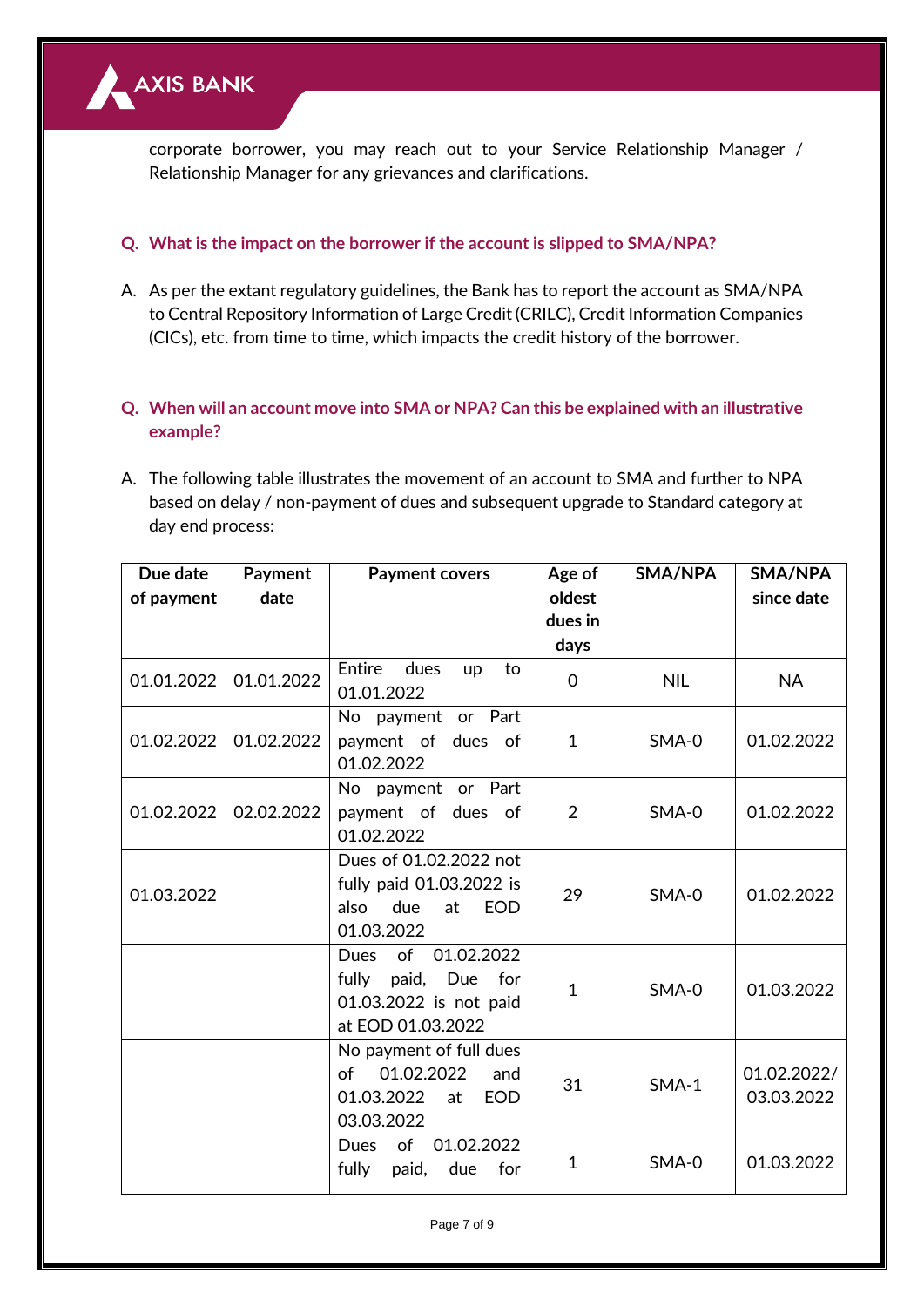

| Due date<br>of payment | Payment<br>date | <b>Payment covers</b>                                                                                                 | Age of<br>oldest | SMA/NPA                                | SMA/NPA<br>since date     |
|------------------------|-----------------|-----------------------------------------------------------------------------------------------------------------------|------------------|----------------------------------------|---------------------------|
|                        |                 |                                                                                                                       | dues in<br>days  |                                        |                           |
|                        |                 | 01.03.2022 not fully<br>paid at EOD 01.03.2022                                                                        |                  |                                        |                           |
| 01.04.2022             |                 | No payment of dues of<br>01.02.2022, 01.03.2022<br>and amount dues on<br>01.04.2022<br>at<br><b>EOD</b><br>01.04.2022 | 60               | $SMA-1$                                | 01.02.2022/<br>02.04.2022 |
|                        |                 | No payment of dues of<br>01.02.2022<br>till<br>01.04.2022<br><b>EOD</b><br>at<br>02.04.2022                           | 61               | $SMA-2$                                | 01.02.2022<br>02.04.2022  |
| 01.05.2022             |                 | No payment of dues of<br>01.02.2022<br>till<br>01.05.2022<br><b>EOD</b><br>at<br>01.05.2022                           | 90               | $SMA-2$                                | 01.02.2022<br>02.04.2022  |
|                        |                 | No payment of dues of<br>01.02.2022<br>till<br>01.05.2022<br>at<br><b>EOD</b><br>02.05.2022                           | 91               | <b>NPA</b>                             | 02.05.2022                |
| 01.06.2022             | 01.06.2022      | Fully paid<br>dues<br>of<br>01.02.2022<br><b>EOD</b><br>at<br>01.06.2022                                              | 93               | <b>NPA</b>                             | 02.05.2022                |
| 01.07.2022             | 01.07.2022      | dues<br>of<br>Paid<br>entire<br>01.03.2022<br>&<br>01.04.2022<br>EOD<br>at<br>01.07.2022                              | 62               | <b>NPA</b>                             | 02.05.2022                |
| 01.08.2022             | 01.08.2022      | of<br>Paid<br>entire<br>dues<br>01.05.2022<br>&<br>01.06.2022<br><b>EOD</b><br>at<br>01.08.2022                       | 32               | <b>NPA</b>                             | 02.05.2022                |
| 01.09.2022             | 01.09.2022      | of<br>Paid entire<br>dues<br>01.07.2022<br>&<br>01.08.2022<br><b>EOD</b><br>at<br>01.09.2022                          | 1                | <b>NPA</b>                             | 02.05.2022                |
| 01.10.2022             | 01.10.2022      | Paid<br>entire<br>of<br>dues<br>01.09.2022<br>&<br>01.10.2022                                                         | 0                | Standard<br>account with<br>no overdue | STD from<br>01.10.2022    |